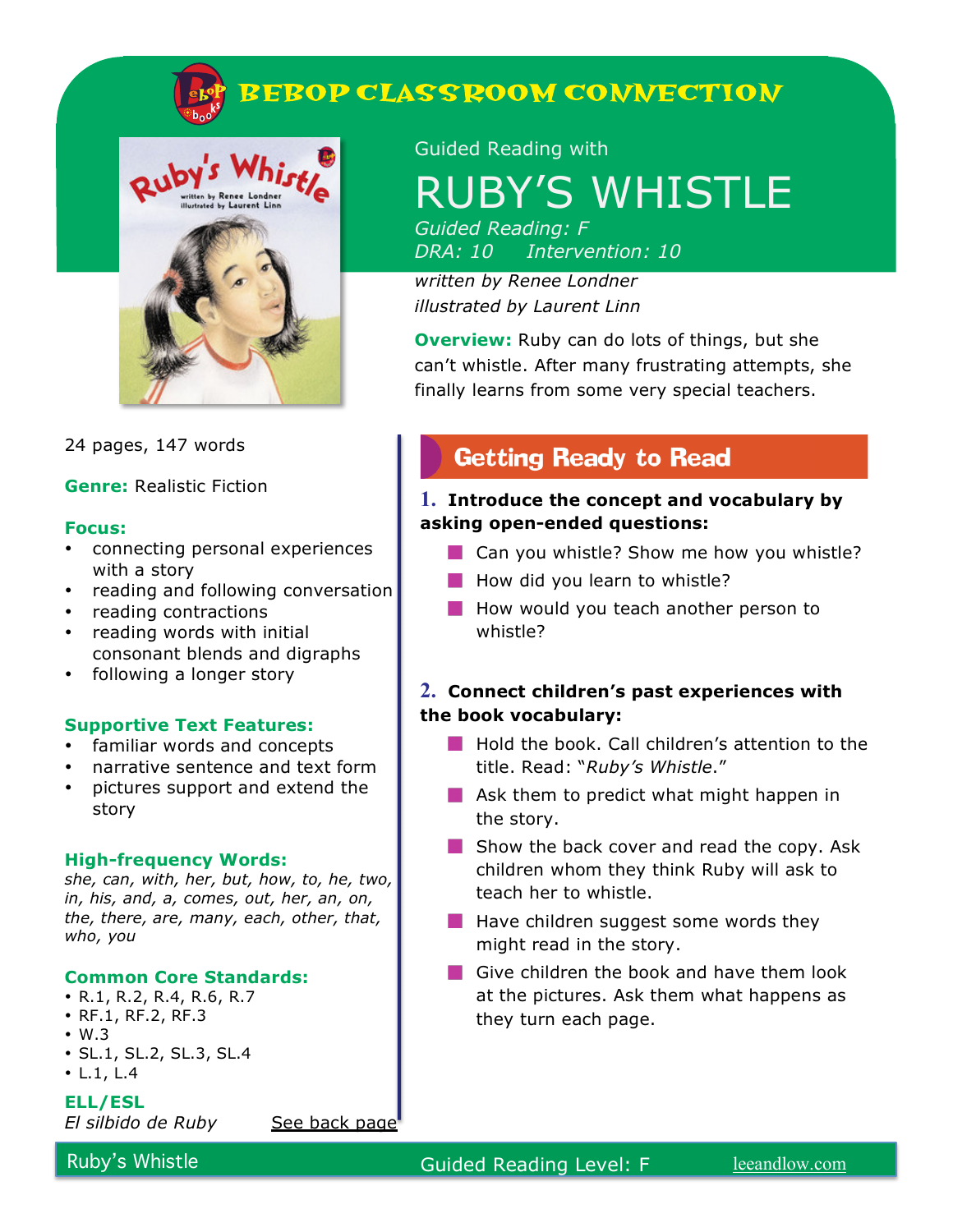#### **3. Remind children of the strategies they know and can use with unfamiliar words:**

- $\blacksquare$  Ask them, "What will you do if you come to a word you don't know?"
- **Encourage children to look at the** picture and say the beginning sound of the unknown word. Have them read on and return to the word after completing the sentence.
- $\blacksquare$  Suggest that children also think about what Ruby is doing as she tries to learn to whistle. Then encourage them to choose a word that makes sense in the sentence.

#### **4. Be aware of the following text features:**

- $\blacksquare$  The book contains several highfrequency words and many other familiar words.
- $\blacksquare$  The story is written in narrative form. Quotations marks indicate what the characters say.
- $\blacksquare$  The sentence patterns repeat at intervals.
- **Most pages have more than one line of** text, requiring a return sweep.
- $\blacksquare$  The capital letter "O" is used as a word and to indicate a shape.
- $\blacksquare$  Two common contractions are used: **can't**, **doesn't**.
- $\blacksquare$  There are several words with initial consonant blends and digraphs: blow(s), places, shape, she, slide(s), smiles, still, swing(s), that, there, trees, whistle.
- $\blacksquare$  The pictures enhance the story, but

most of it is told in the text.

### **Reading the Book**

**1. Set a purpose by telling children to read about how Ruby learns to whistle.**

#### **2. Have children read quietly, but out**

**loud**. Each child should be reading at his or her own pace. Children should not read in chorus. Listen to children as they read by leaning close or bending down beside each child.

#### **3. Look for these reading behaviors during the first reading:**

- $\blacksquare$  Have they begun to cross-check, using a variety of strategies, and to self correct?
- Do they rely less on pictures and more on print when reading?
- $\blacksquare$  Do they have a growing sight vocabulary?
- Do they use beginning, middle, and ending sounds to read unknown words?
- **Are they monitoring meaning and** rereading when they lose meaning?
- Do they easily move from one line of text to the next when making a return sweep?
- $\blacksquare$  Have they started to use punctuation to gain meaning?
- Do they make more accurate predictions?
- Can they connect the text to past experiences?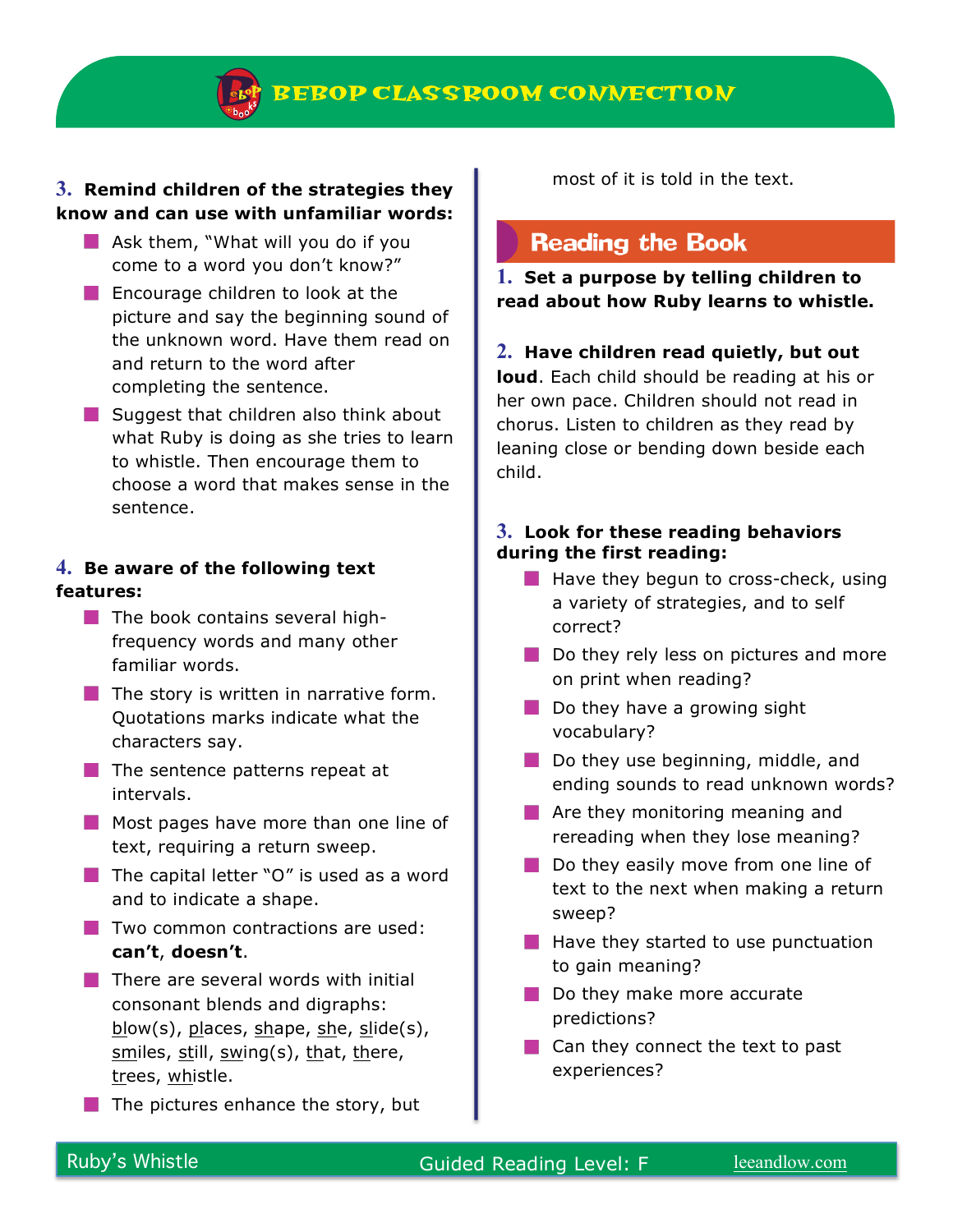#### **4. As children read, suggest a reading strategy if they are struggling:** "Try

saying the beginning of the word. Try looking at the picture for help." Encourage children to take a guess or read past the unknown word and returning to it after completing the sentence.

#### **5. Possible teaching points to address based on your observations:**

- **Review how to find a known part in an** unknown word.
- Show children how to use analogies to move from the known to the unknown when encountering new words.
- **Work with suffixes and prefixes.**
- **Review using grammar (syntax) to** unlock words by considering the sentence structure or parts of speech in the sentence.
- **Explore the story grammar–** characters, setting, problem, solution, and so on.
- $\blacksquare$  Review how to determine what is important in a picture or sentence.
- $\blacksquare$  Model asking questions or making "I wonder . . ." statements to extend comprehension.
- **Call attention to the contractions and** the use of an apostrophe to take the place of the missing letters.
- $\blacksquare$  Review using punctuation marks to guide the meaning-making process. Point out the use of an apostrophe in the possessive form of Ruby (Ruby's) and the use of quotation marks,

commas, and question marks in dialogue.

- **Work with words with initial consonant** blends and digraphs.
- Call attention to the sequence of events in the story.
- Model how to revisit the text to find specific examples or ideas in the story. Revisit RUBY'S WHISTLE to find clues about how Ruby felt in different parts of the story.

## **After the First Reading**

**1. Have children confirm their predictions about what happened in the story.** 

**2. Talk about why Ruby wanted to learn to whistle and how she felt before and after learning how to do it.**

**3. Elicit children's ideas about how the birds taught Ruby to whistle.**

**4. Encourage children to make connections to their own experiences learning to whistle, or learning how to do something else new.** 

**5. Have children practice reading the dialogue, using a different voice and expression for each character.**

**6. Brainstorm with children what might happen after the end of the story.**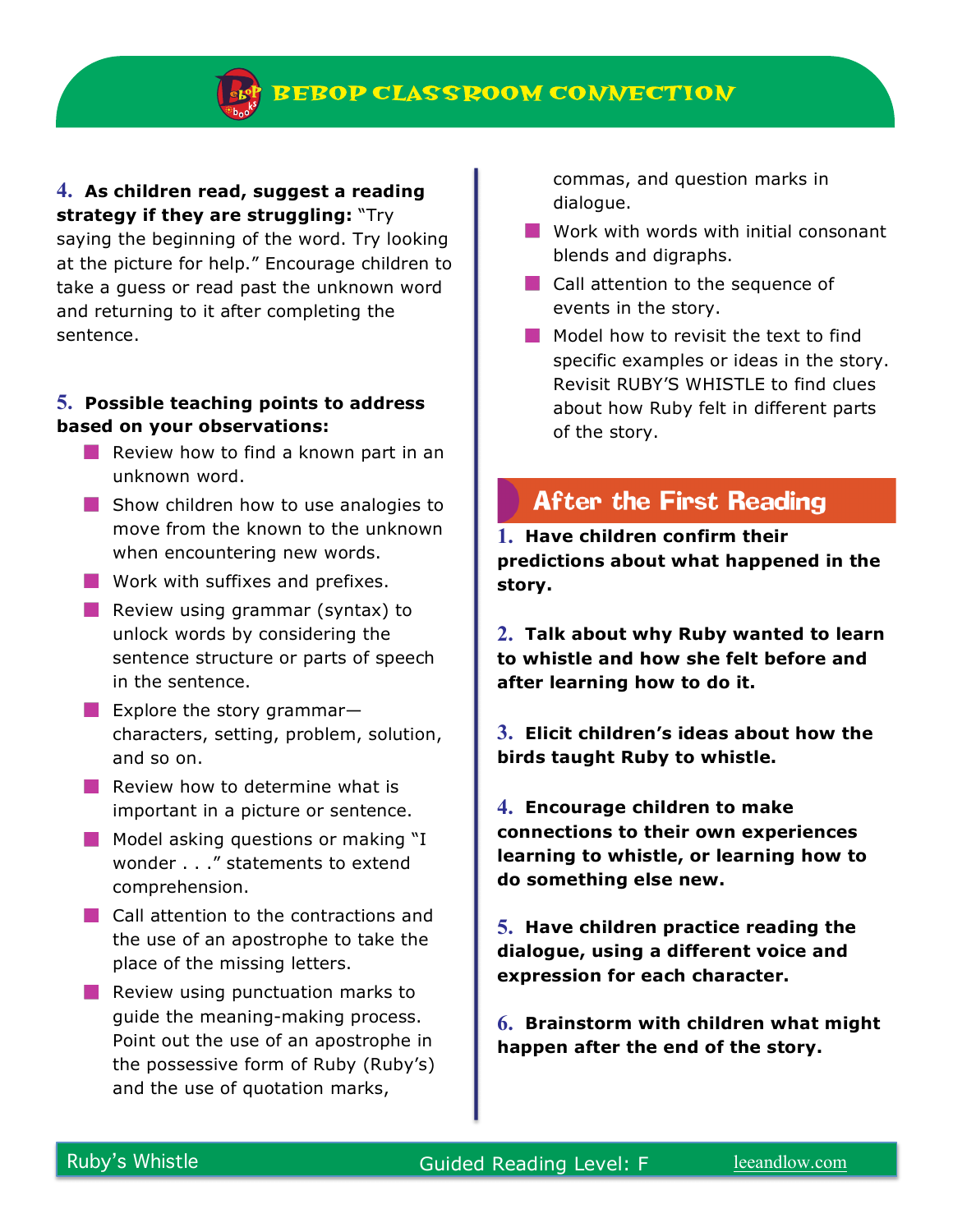## **Second Reading**

**1. Have children reread the book in a whisper voice or to a partner.**

**2. This is a time for assessment.** While they are reading, watch what children do and what they use from the teaching time. Alternatively, you might take a running record on one student as an assessment of the student's reading behavior.

## **Cross-Curricular Activities**

**Art:** Brainstorm with children a contest they might hold that involves whistling, such as one where everyone competes whistling the same song, or for the longest whistle, the loudest whistle, group whistling, and so on. Let children draw posters advertising the contest. If feasible, hold the contest for your class, or let several classes participate. Children can also create first prize, second prize, and third prize ribbons for the winners.

**Music:** Read children the story of Snow White and review the song "Whistle While You Work." Let children sing and whistle while they act out the parts of the seven dwarfs. (The complete song lyrics can be found at: http://kids.niehs.nih.gov/games/songs/movie s/whistle\_while\_you\_workmp3.htm.)

**Math:** Ask children to poll their family members to find out how many people can whistle and how many cannot. Show children how to make a simple bar graph comparing

the total number who can whistle with the total number who cannot. Let each child make his or her own graph, or add up all the figures and make a class graph.

**Science:** Investigate things that make whistling sounds. Give children some common objects, such as a soda bottle, comb, or blade of grass, and show them how to make these objects into whistles. Then talk about what has to happen so that these objects function as whistles. Play a recording of bird calls for children. Let them try imitating some of the calls.

**Social Studies:** Brainstorm a list of people who use whistles in their work. Discuss why or how the whistle is used for each person's occupation. For example, a traffic officer uses a whistle to alert people or cars to stop.

**Writing:** Have children write about a time a friend, sibling, parent, or other person helped them learn something new.